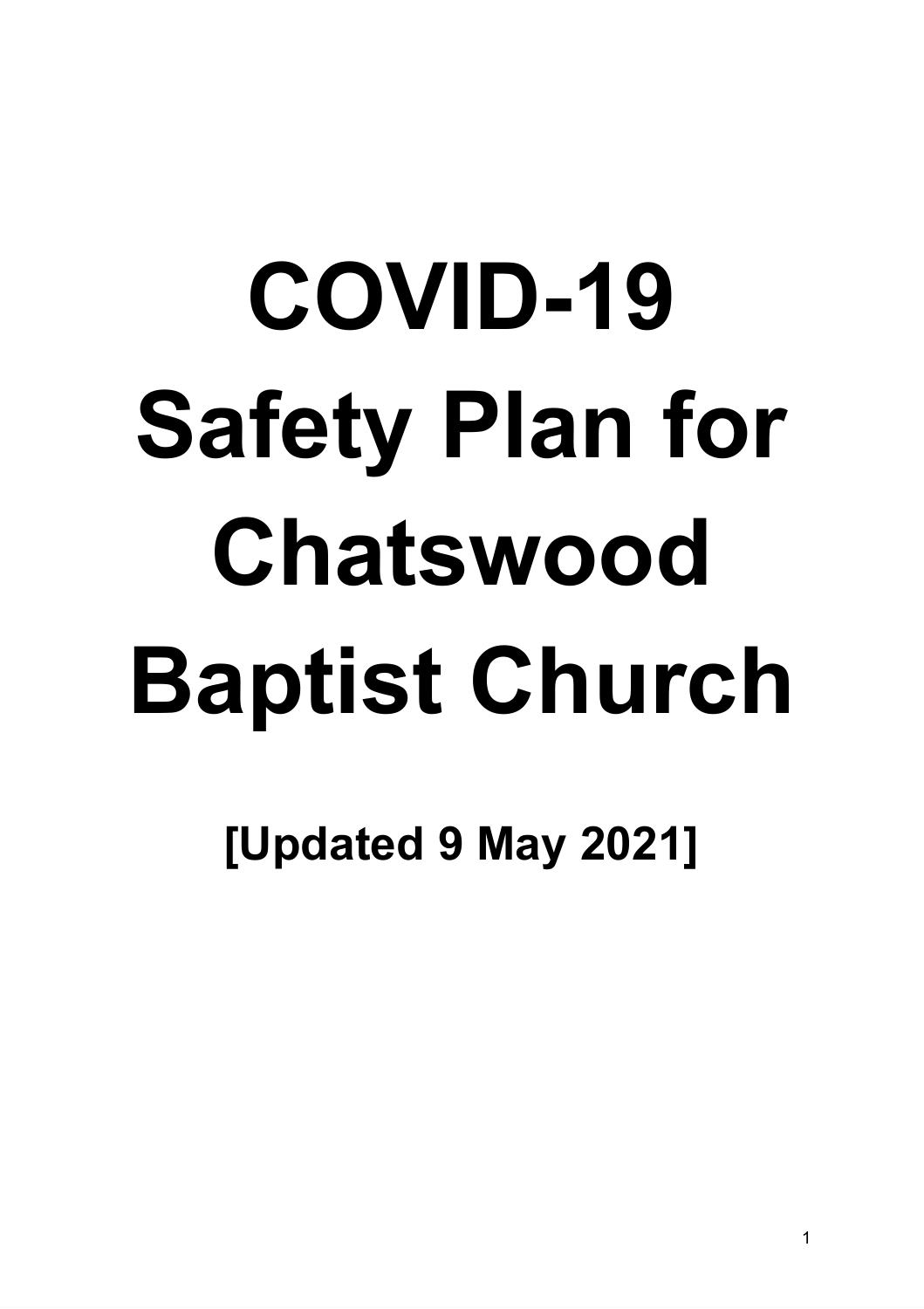# **Table of Contents**

| Purpose of COVID-19 Safety Plan                                                                                                                                                                                   |    |  |  |  |  |
|-------------------------------------------------------------------------------------------------------------------------------------------------------------------------------------------------------------------|----|--|--|--|--|
| Schedule #1. Wellbeing of Staff and Congregants                                                                                                                                                                   |    |  |  |  |  |
| 1.1 Exclude staff and congregants who are unwell from the premises                                                                                                                                                |    |  |  |  |  |
| 1.2 Provide staff with information and training on COVID-19, including when<br>to get tested, physical distancing, wearing masks, and cleaning                                                                    |    |  |  |  |  |
| 1.3 Make staff aware of their leave entitlements if they are sick or required to<br>self-isolate                                                                                                                  |    |  |  |  |  |
| 1.4 Display conditions of entry (website, social media, venue entry)                                                                                                                                              | 8  |  |  |  |  |
| 1.5 Consider offering online services or alternative arrangements for people<br>in high-risk categories (e.g. over 70 years)                                                                                      |    |  |  |  |  |
| 1.6 Ensure COVID-19 Safety Plans are in place, where relevant, for:<br>Community centres and halls (if hiring out premises)<br>Weddings & Funerals (COVID-19 Plan to be organised for each<br>$\bullet$<br>event) | 9  |  |  |  |  |
| 1.7 COVID-19 Marshall                                                                                                                                                                                             | 10 |  |  |  |  |
| <b>Schedule #2. Physical Distancing</b>                                                                                                                                                                           | 11 |  |  |  |  |
| 2.1 Maximum venue capacity                                                                                                                                                                                        |    |  |  |  |  |
| 2.2 Weddings                                                                                                                                                                                                      | 12 |  |  |  |  |
| 2.3 Funerals                                                                                                                                                                                                      | 12 |  |  |  |  |
| 2.4 Maximum room capacity                                                                                                                                                                                         | 12 |  |  |  |  |
| 2.5 Move or remove tables and seating as required                                                                                                                                                                 | 13 |  |  |  |  |
| 2.6 Reduce crowding wherever possible and promote physical distancing                                                                                                                                             | 13 |  |  |  |  |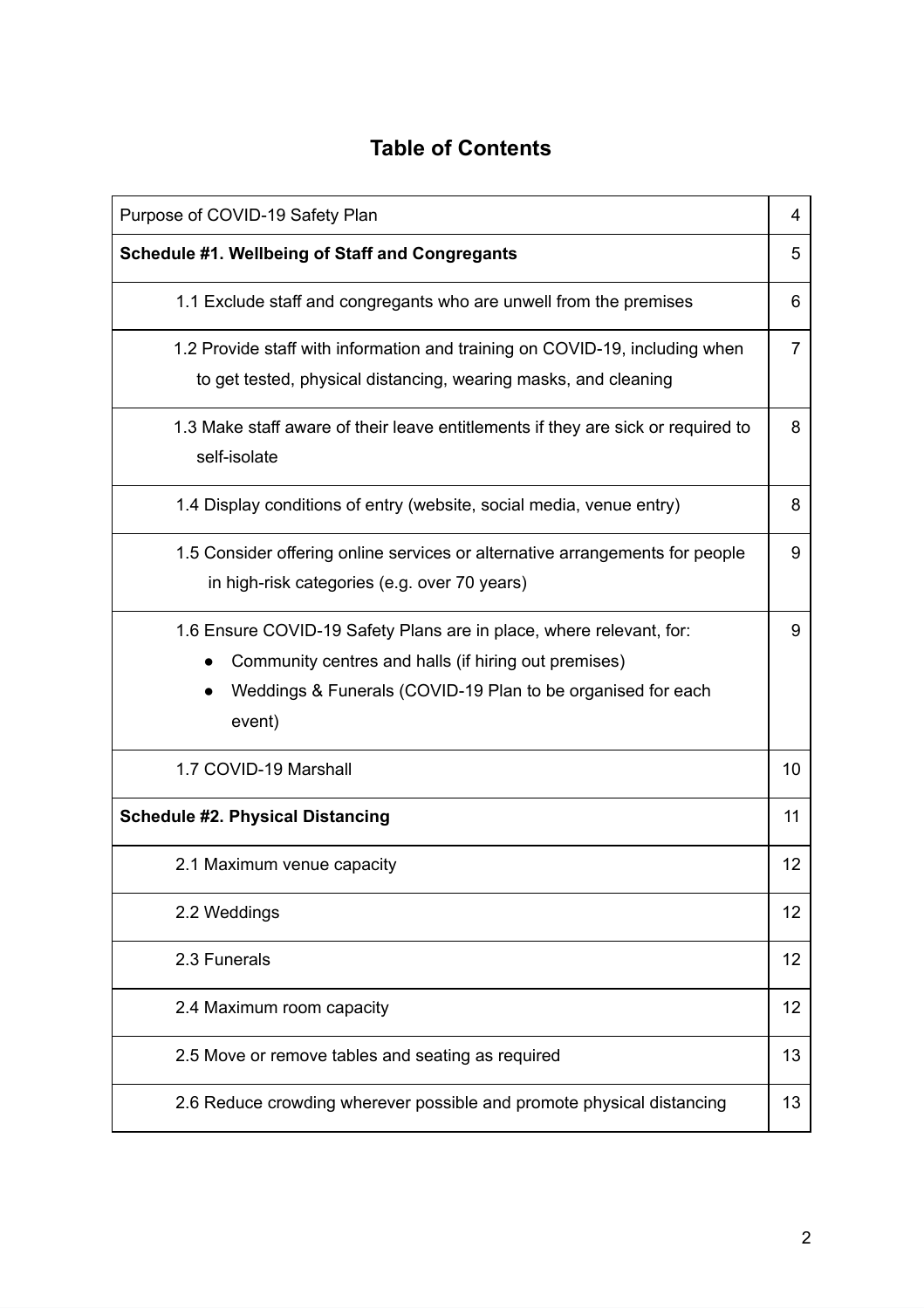| 2.7 Where reasonably practicable, ensure staff maintain 1.5 metres physical<br>distancing at all times (including at meal breaks)                                          |    |  |  |  |
|----------------------------------------------------------------------------------------------------------------------------------------------------------------------------|----|--|--|--|
| 2.8 Use telephone or video for essential meetings where practical                                                                                                          |    |  |  |  |
| 2.9 Review regular deliveries and request contactless delivery and invoicing<br>where practical                                                                            |    |  |  |  |
| 2.10 Have strategies in place to manage gatherings that may occur<br>immediately outside the premises                                                                      |    |  |  |  |
| 2.11 Coordinate with public transport, where reasonably practical, around<br>strategies to minimise COVID-19 risks associated with transportation to<br>and from the venue | 14 |  |  |  |
| 2.12 Take measures to ensure drivers of courtesy vehicles minimise close<br>contact with passengers                                                                        | 14 |  |  |  |
| 2.13 Music and Singing                                                                                                                                                     | 15 |  |  |  |
| 2.14 Education programs should be conducted in accordance with the NSW<br>Government guidelines on Schools and Childcare.                                                  |    |  |  |  |
| 2.15 Morning Tea                                                                                                                                                           | 15 |  |  |  |
| Schedule #3. Hygiene and Cleaning                                                                                                                                          | 16 |  |  |  |
| 3.1 Adopt good hygiene practices                                                                                                                                           | 17 |  |  |  |
| 3.2 Ensure bathrooms are well stocked with hand soap and paper towels                                                                                                      | 17 |  |  |  |
| 3.3 Order of service                                                                                                                                                       | 17 |  |  |  |
| 3.4 Sharing objects                                                                                                                                                        | 17 |  |  |  |
| 3.5 Cleaning                                                                                                                                                               | 18 |  |  |  |
| 3.6 Ventilation                                                                                                                                                            | 18 |  |  |  |
| 3.7 Cleaning and bathroom supplies                                                                                                                                         | 18 |  |  |  |
| 3.8 Morning Tea                                                                                                                                                            | 18 |  |  |  |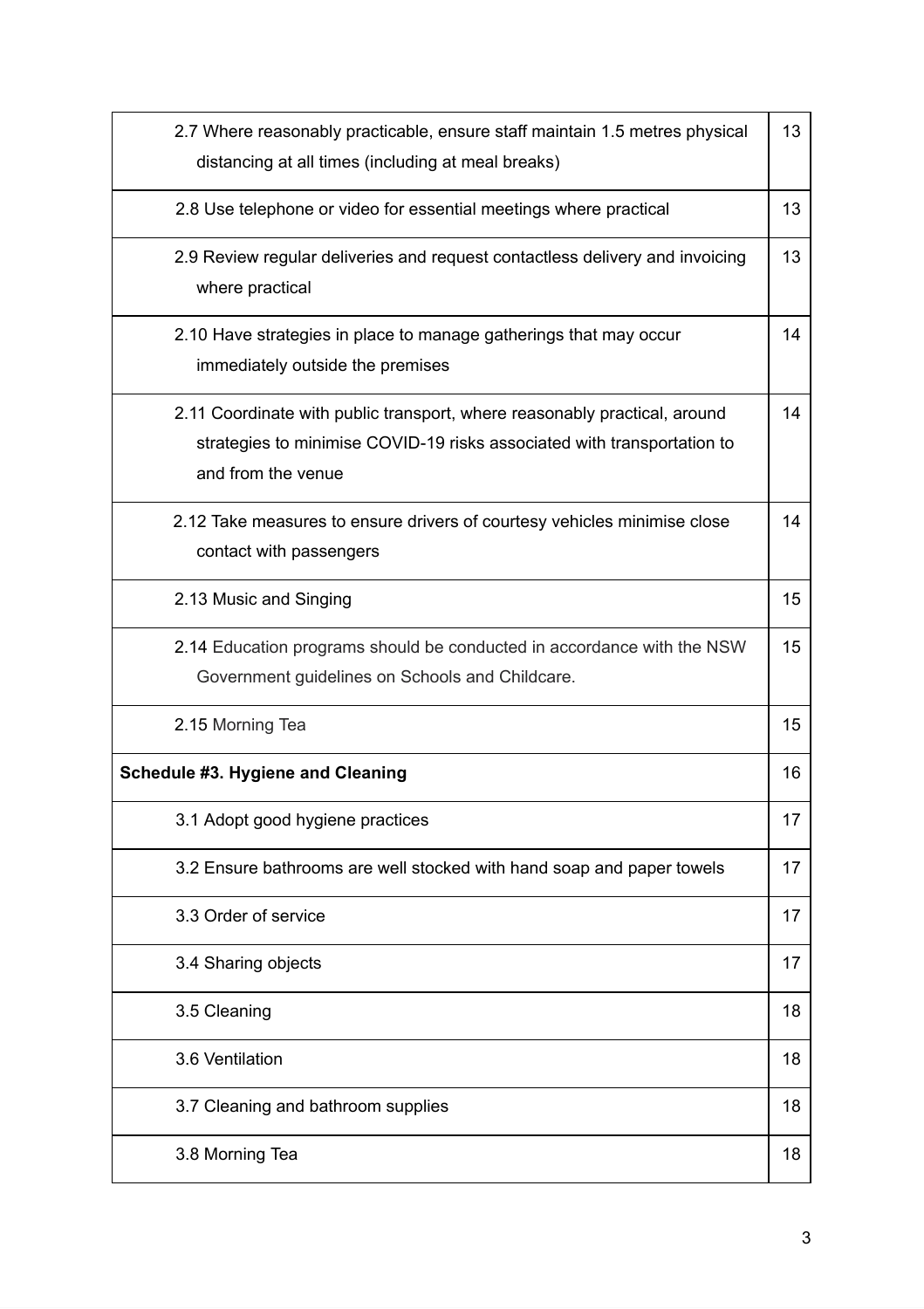| Schedule #4. Record Keeping                                                            | 19 |
|----------------------------------------------------------------------------------------|----|
| 4.1 Attendance records                                                                 | 20 |
| 4.2 Register COVID-19 Safety Plan through NSW Health                                   | 20 |
| 4.3 QR Code for COVID Safe Service NSW Check-in                                        | 20 |
| 4.4 COVIDSafe app                                                                      | 20 |
| Appendix A - Staff Acknowledgement Form                                                | 21 |
| Appendix B - Individual Ministry Safety Plan Checklists (Jan 3, 2021 need<br>updating) | 22 |
| Appendix C - Cleaning Protocols (Sunday Morning Services stage 2)                      | 45 |

# Purpose of COVID-19 Safety Plan

The COVID-19 Safety Plan for Chatswood Baptist Church has been prepared with the express intent of ensuring the safety and wellbeing of Chatswood Baptist Church and its community. This is being achieved by enacting a plan that conforms to the NSW Government - Places of Worship Safety Plan as prescribed by the NSW State Government on their web page <https://www.nsw.gov.au/covid-19/industry-guidelines/places-of-worship>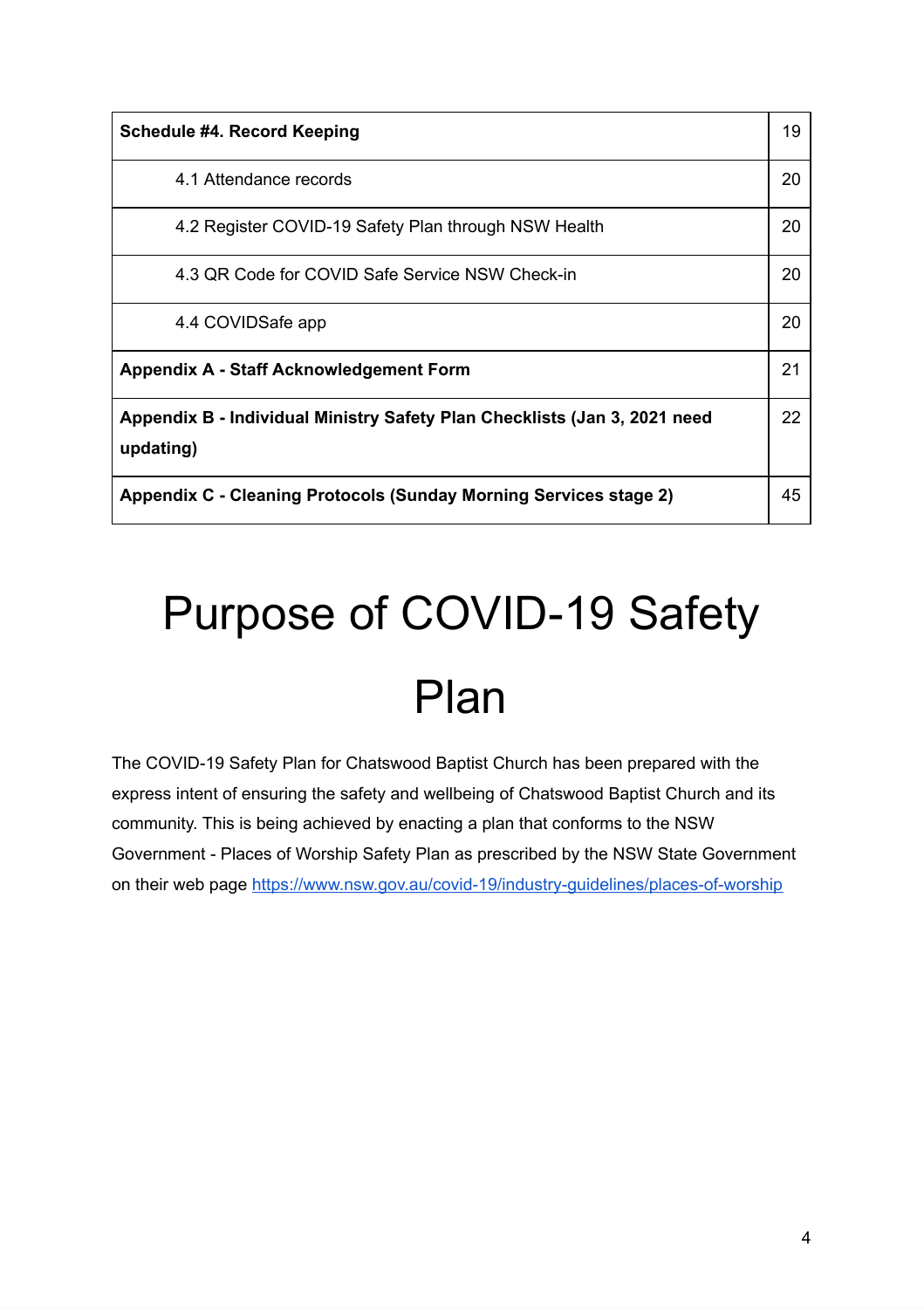# **Schedule #1. Wellbeing of Staff and Congregants**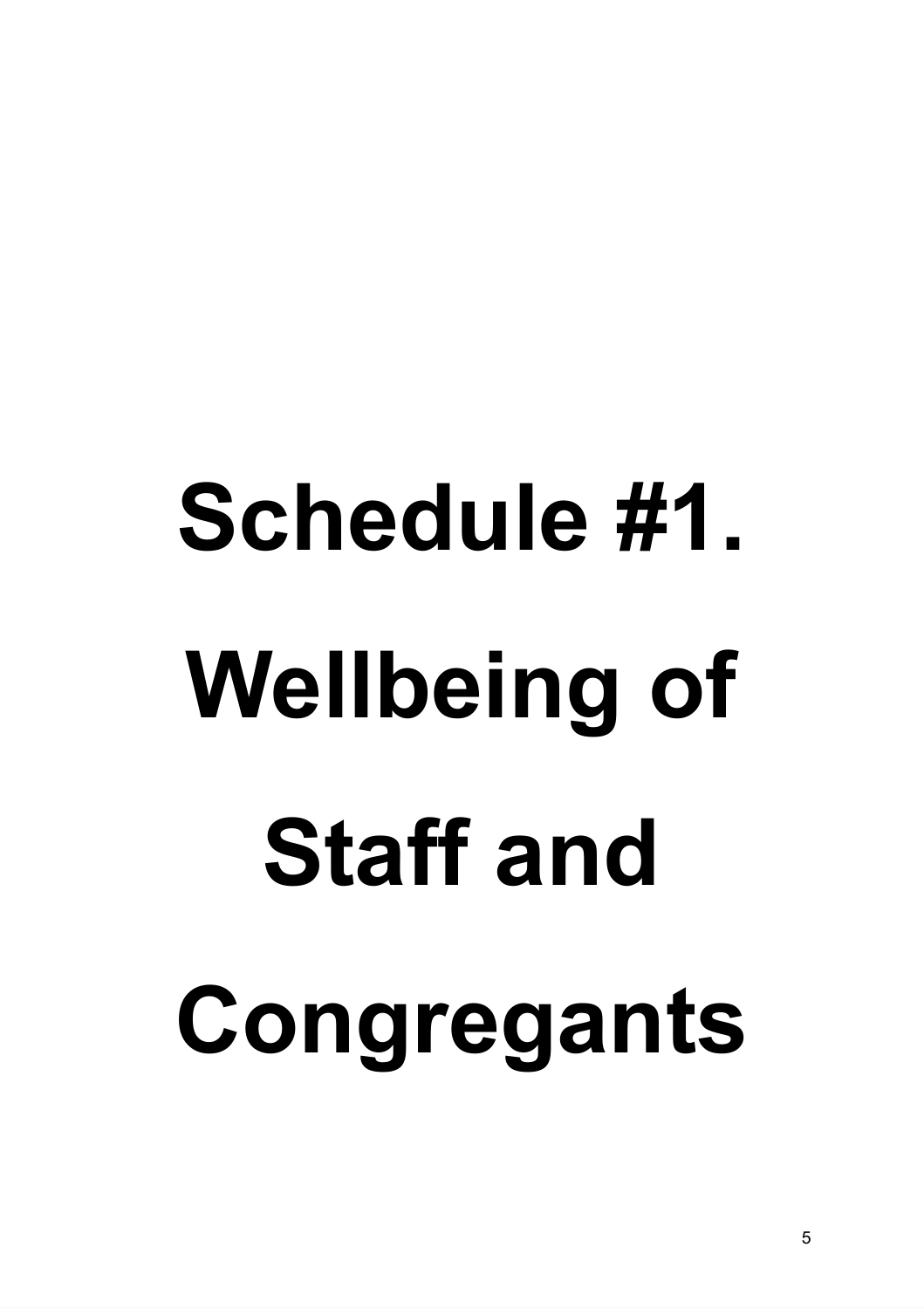# **1.1 Exclude staff and congregants who are unwell from the premises**

- a) All staff are to stay home from church (work) if they are unwell. Unwell staff should let the Pastoral team know that they are unwell and the symptoms of their illness.
- b) If any staff member has COVID-19 symptoms including, but not limited to a cough, sore/scratchy throat, shortness of breath or fever, they should self isolate immediately and get tested for COVID-19. Test results will need to be provided to the Pastoral team prior to a return to church (work).
- c) As part of entry requirements,  $all$  congregants and  $all$  visitors are to be asked the following screening questions, and should be refused entry if they answer yes to any of the following:
	- i) Do you currently have any COVID-19 or flu like symptoms?
	- ii) Have you been in close contact with anyone who has COVID-19 in the last fourteen days?
	- iii) Have you returned from Overseas or any of the Australian COVID-19 hotspots in the last fourteen days?
	- iv) Have you had any contacts with someone who returned from Overseas or any Australian COVID-19 hotspots in the last fourteen days?
- d) Signage that supports exclusion due to illness, to be put up at each entry door and as needed throughout the premises.
- e) Signage to be used as attached. This will be printed as an A4 poster.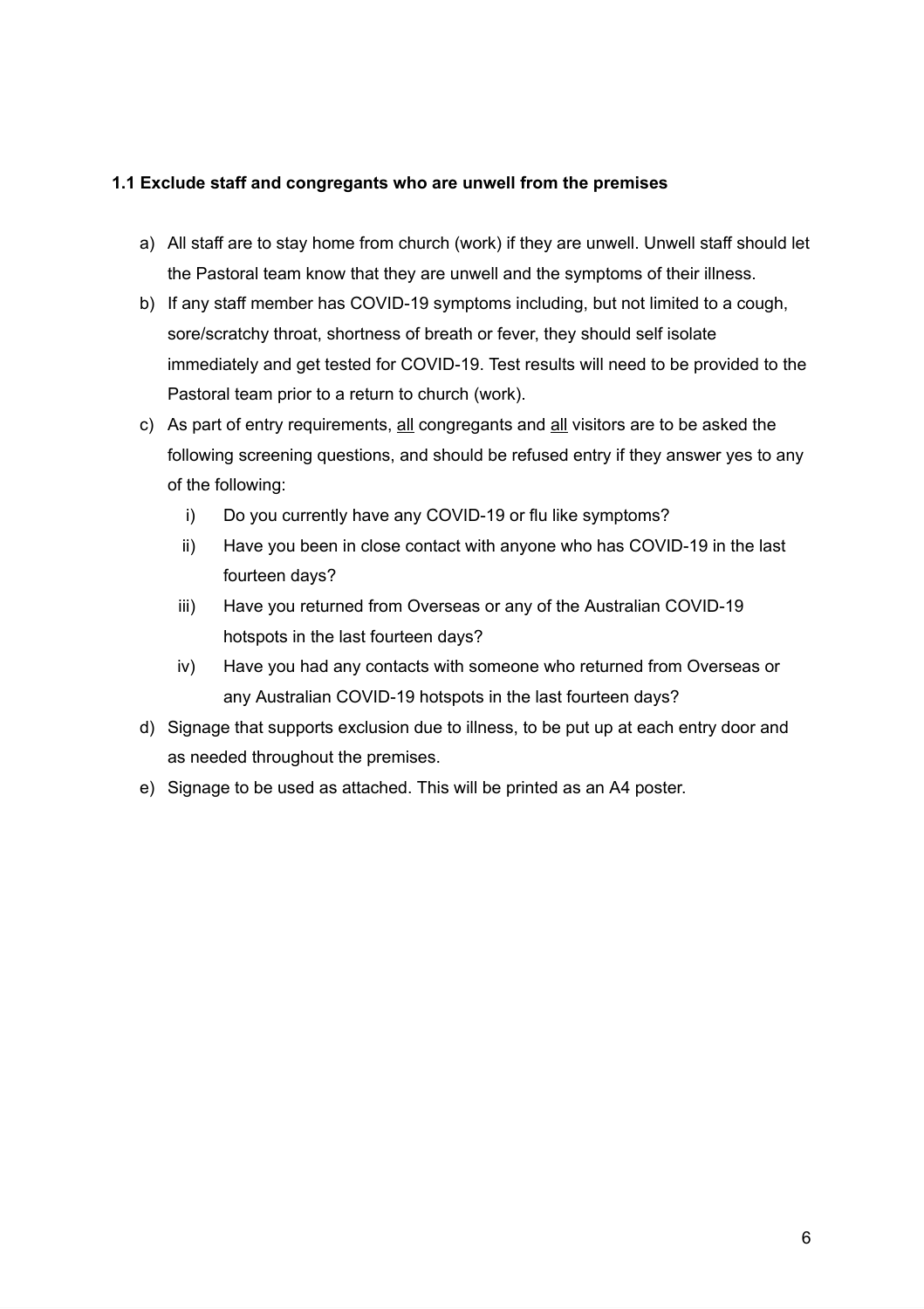

# **Attention** If you have experienced a fever, cough, sore throat, shortness of breath or travelled overseas in the past month, please do not enter this facility. **BE COVIDSAFE** For more information about Coronavirus (COVID-19),<br>please visit **health.gov.au**

# **1.2 Provide staff with information and training on COVID-19, including when to get tested, physical distancing, wearing masks, and cleaning**

- a) All staff to read through and acknowledge via signature that they have read and understood the information contained in this COVID-19 Safety Plan. A copy of this one page declaration (see Appendix A) is to be kept in the 'Staff Register' that forms part of the CBC COVID-19 Safety Plan Hard copy manual, to be kept in the Church Office.
- b) Training in COVID-19 for Staff and Volunteers has been developed for all ministries that are currently in operation via the individual policies can be found in the appendices of this document.
- c) For further information on physical distancing and cleaning, refer to those specific sections in this manual.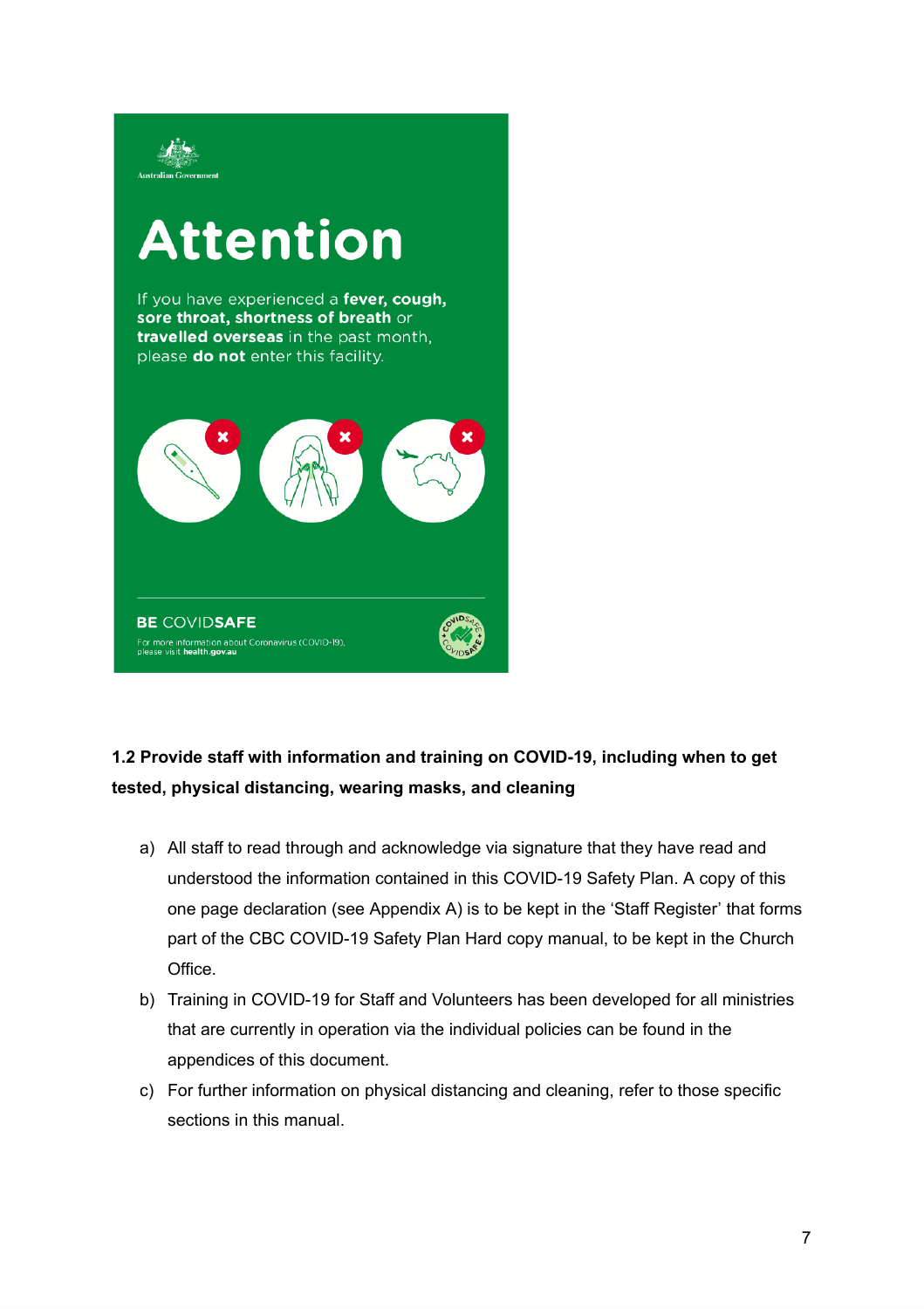d) Any staff member that has COVID-19 or flu like symptoms should be tested for COVID-19 and remain in isolation until they receive their results. If a negative result is forthcoming they may return to work. If a positive result is received they should continue to self isolate, and not return to work until they have a doctor's clearance letter.

# **1.3 Make staff aware of their leave entitlements if they are sick or required to self Isolate.**

a) CBC has adopted the provisions under the Fair Work Commission as per the following information from **[www.coronavirus.fairwork.gov.au](http://www.coronavirus.fairwork.gov.au/) :**

# *Published 8 April 2020 | Updated 12 May 2020*

*On 8 April 2020, the Fair Work Commission (the Commission) made [determinations](https://www.fwc.gov.au/awards-and-agreements/awards/award-modernisation/variation-applications/AM2020/12?type=variation) varying 99 awards. The determinations inserted a temporary new schedule into these awards. The schedule provides employees with:* 

- *● 2 weeks of unpaid pandemic leave*
- *● the ability to take twice as much annual leave at half their normal pay if their employer agrees.*

*The schedule in each award applies from an employee's first full pay period on or after 8 April 2020 until 30 June 2020. This end date can be extended by application to the Commission.* 

# **1.4 Display conditions of entry (website, social media, venue entry)**

- a) In order to gain entry to the Chatswood Baptist Church premises all people, whether staff, congregants, or visitors will need to adhere to the Safety Plan Policies of CBC.
- b) Conditions of entry include but are not limited to information on wellness, hand sanitisation, maximum capacity, physical distancing, and good hygiene.
- c) The four (4) posters that will be used form part of the conditions of entry and can be seen below.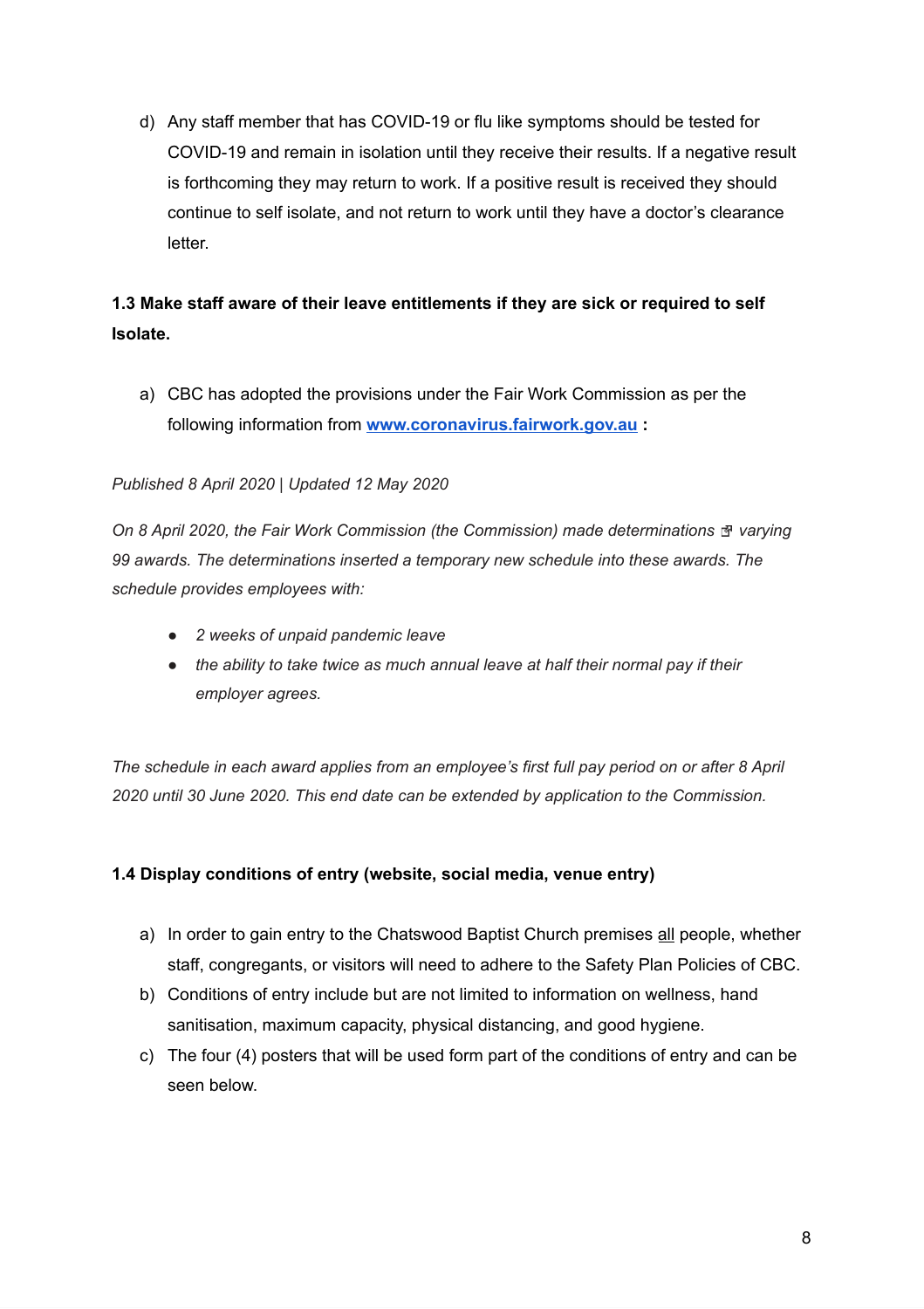

**BE COVIDSAFE** 

# **1.5 Consider offering online services or alternative arrangements for people in high-risk categories (e.g. over 70 years)**

- a) Live Streaming of the 9:30am morning service of CBC to continue indefinitely. This is to be promoted as a good option for those who are classed as vulnerable. Including but not limited to those who are over 70 years of age, and those who have an underlying medical condition, thus making them at higher risk of complications arising from COVID-19.
- b) Ensure that the live stream option is highly visible on our website and promoted through our social media streams.
- c) Mention in our correspondence with our congregations that it is suggested that vulnerable people stay home and not congregate together.

#### **1.6 Ensure COVID-19 Safety Plans are in place, where relevant, for:**

- **● Community centres and halls (if hiring out premises)**
- a) Chatswood Baptist Church hires rooms within its premises to several organisations. A current list of hirers is embedded below.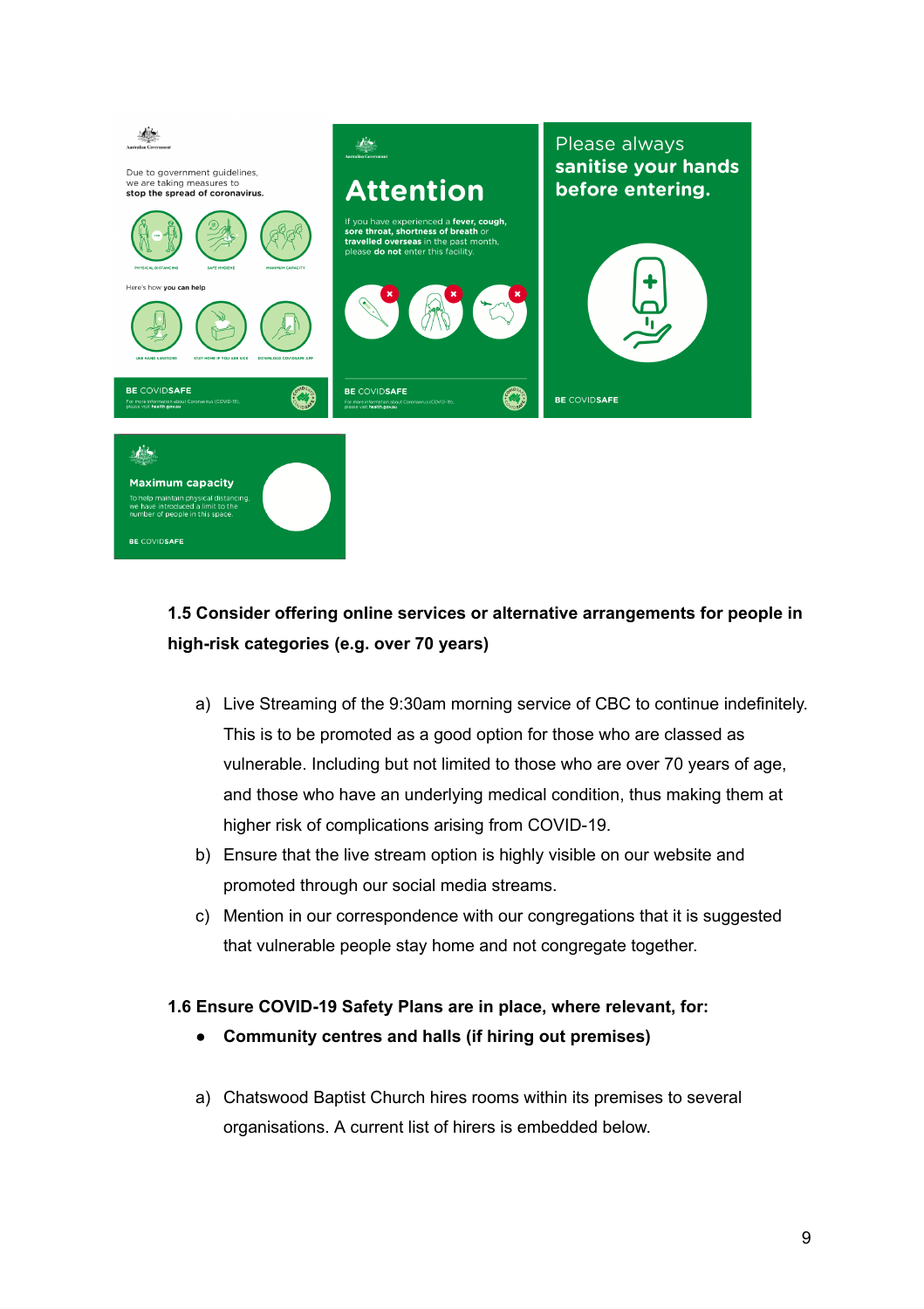- b) COVID-19 signage will be on display at the entrance to the church building as this is already required for Church services on Sundays.
- c) CBC requires all hirers to submit a COVID-19 Safety Plan Community Centres and Halls (edition), before they can commence activities on CBC's premises.
- d) CBC has ensured that every hirer is made aware of their obligation to submit a COVID-19 Safety Plan.

Current List of Outside Hirers, their days and hours of operation.

| <b>Week Day</b>            | <b>Room</b>                                      | <b>Contact/Business</b>                    | <b>Email</b>                     | <b>Mobile No</b> |
|----------------------------|--------------------------------------------------|--------------------------------------------|----------------------------------|------------------|
| Mon-Thu<br>3 PM - 6.30 PM  | Cry Room/Foyer<br>Hall - Mondays                 | Grace Lazzeri<br>Kids Circle               | kidscircleaus@gmail.com          |                  |
| Mon<br>11.30 AM - 12.30 PM | Cry Room                                         | Michele Wythes<br><b>Healthy Lifestyle</b> | Michele.Whytes@health.nsw.gov.au |                  |
| Tue<br>4.15 PM - 6.30 PM   | F <sub>1</sub>                                   | Tina Marsden<br>Flute                      | tgmarsden@gmail.com              |                  |
| Fri<br>10 AM- 11 AM        | Cry Room                                         | Alison Lee<br>Kanga Training               | ali@kangatraining.com.au         |                  |
| Sat<br>9 AM - 1 PM         | Side Hall                                        | Rebecca Kidner<br><b>Tiny Toes Ballet</b>  | rebecca@tinytoesballet.com.au    |                  |
| Sat<br>9 AM - 1 PM         | Cry Room & F1                                    | Wayne Chang<br>Jubilee Music               | ahxen@msn.com                    |                  |
| Sat<br>10 AM - 4 PM        | <b>Back Cottage Rooms</b><br>Cry room - Holidays | Joanne Li<br>Sydney Hutong                 | luckyjoannal@gmail.com           |                  |

● Weddings & Funerals (COVID-19 Plan to be organised for each event)

# **1.7 COVID-19 Marshall**

a) While a COVID-19 Marshall is not mandated for places of worship, CBC will have a COVID-19 Marshall in place for each Sunday service to help with compliance. Sidi [Wiriadisastra](https://chatswoodbaptist.elvanto.com.au/admin/people/person/?id=5583ff2c-6e79-11e5-9d36-06ba798128be) is the official COVID-19 Marshall for the 9:30am Sunday morning service. There will at times be others who fill this role.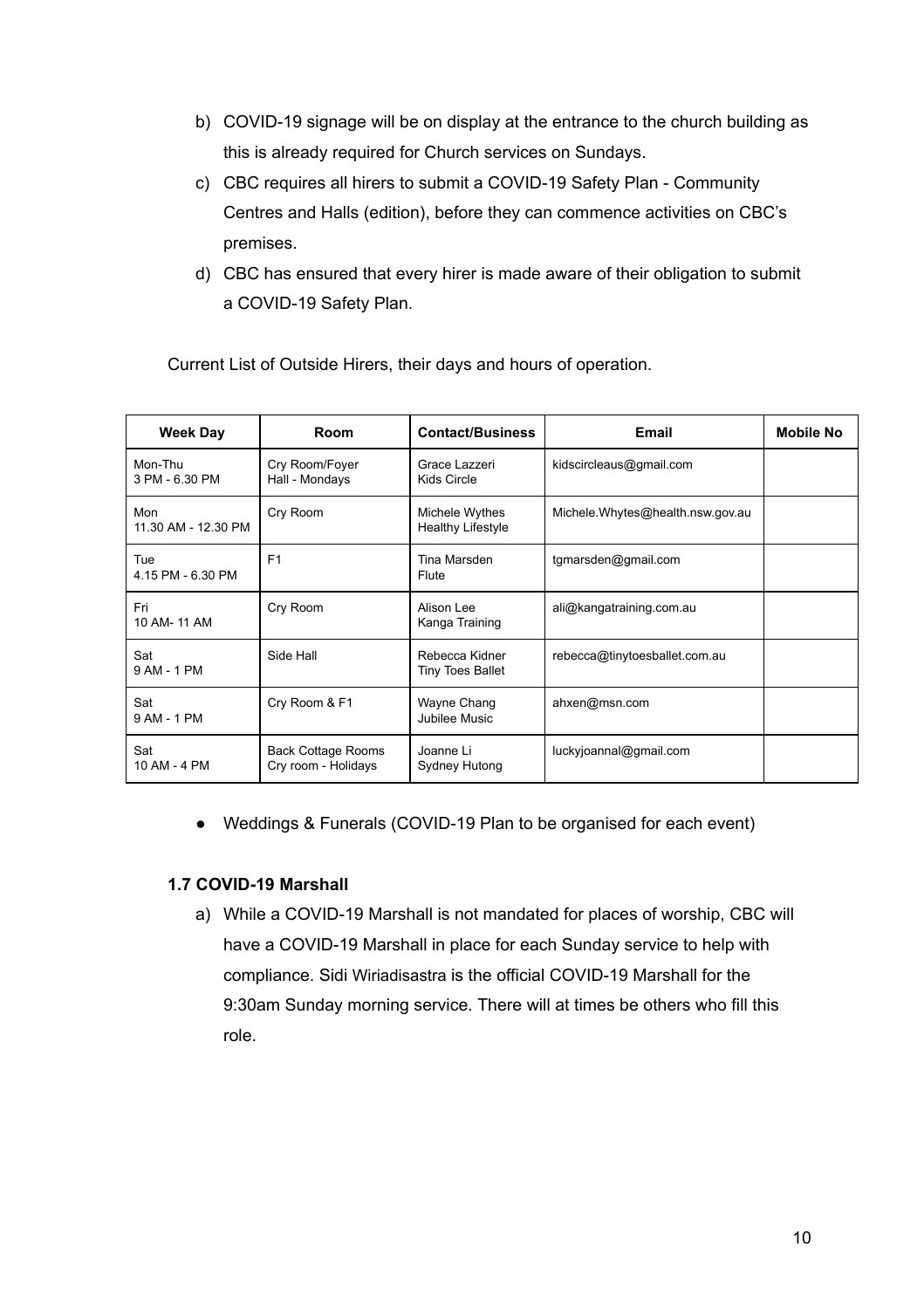# **Schedule #2. Physical Distancing**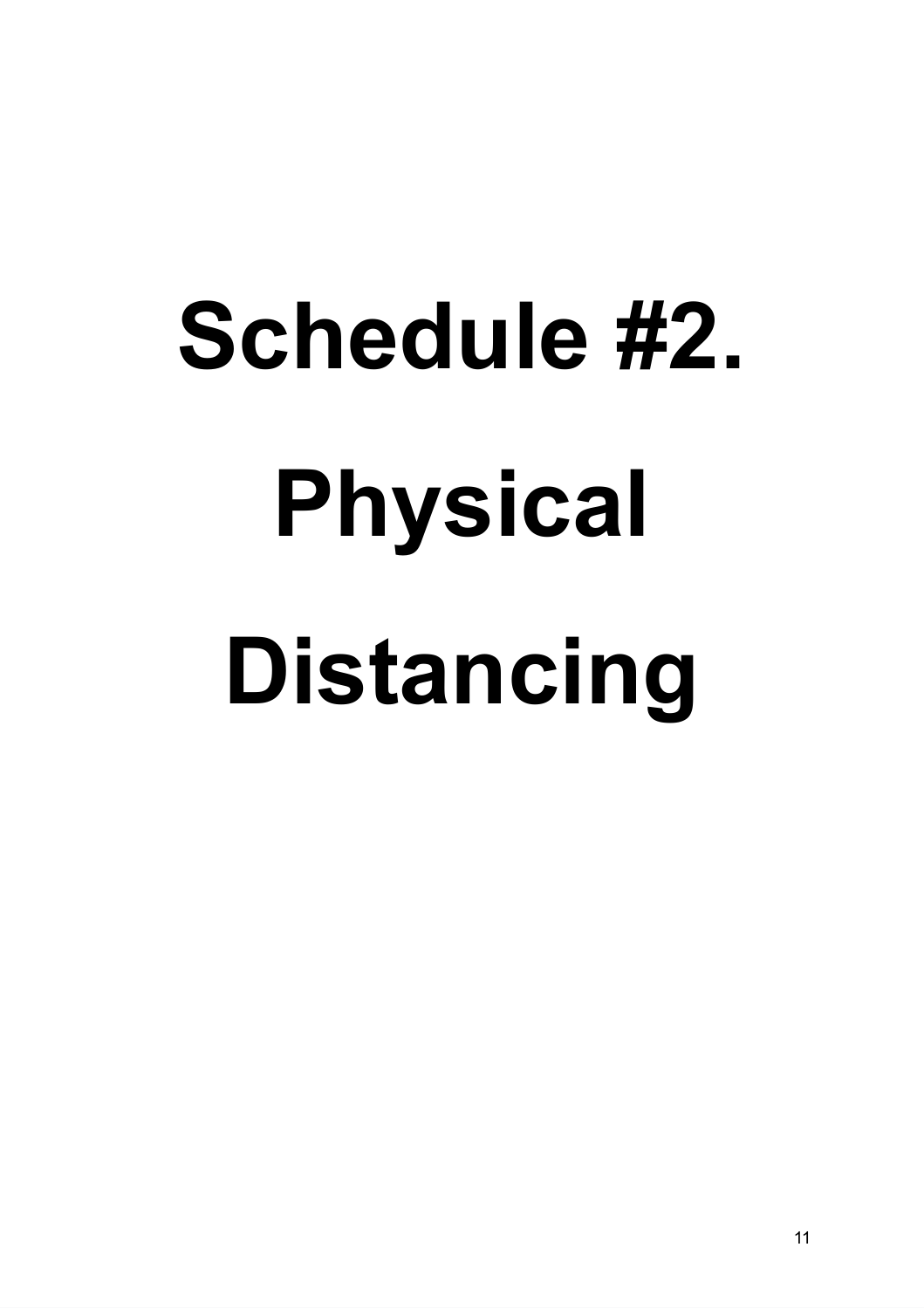# **2.1 Maximum Venue Capacity**

a) Capacity at a place of public worship or religious gathering must not exceed one visitor per 2 square metres of publicly accessible space indoors and outdoors. This does not include necessary staff.

# **2.2 Weddings**

a) Weddings are limited to a maximum of 300 people, subject to the two square metre rule indoors and outdoors and all other mandates as set out in this COVID-19 Safety Plan. Bookings for weddings can be taken for future dates for a higher number of guests than permitted by the current Public Health Order, but patrons should be advised that their event will need to comply with restrictions in place at the time.

# **2.3 Funerals**

a) Funerals are limited to a maximum of 300 people, or the two square metre rule indoors (and 2 square metre rule outside) whichever is the lessor. As well as all other mandates as set out in this COVID-19 Safety Plan.

# **2.4 Maximum Room Capacity**

a) List of each room and its capacity

A list of each room and its capacity will be reviewed and updated whenever the NSW Health regulations are updated. The list is also provided to the external hirers.

- b) Signage for Room Capacity to be displayed in each room using the Australian government's template.
- c) Current room capacity based on 4 sqm rule::
	- Main Auditorium: 104 + 20 upstairs
	- Side Hall: 66
	- Foyer: 54
	- Cry Room: 18
	- 1st Floor (F1): 26
	- 2nd Floor (F2): 28
	- Foyer for morning tea 35
	- Morning tea in Car Park 89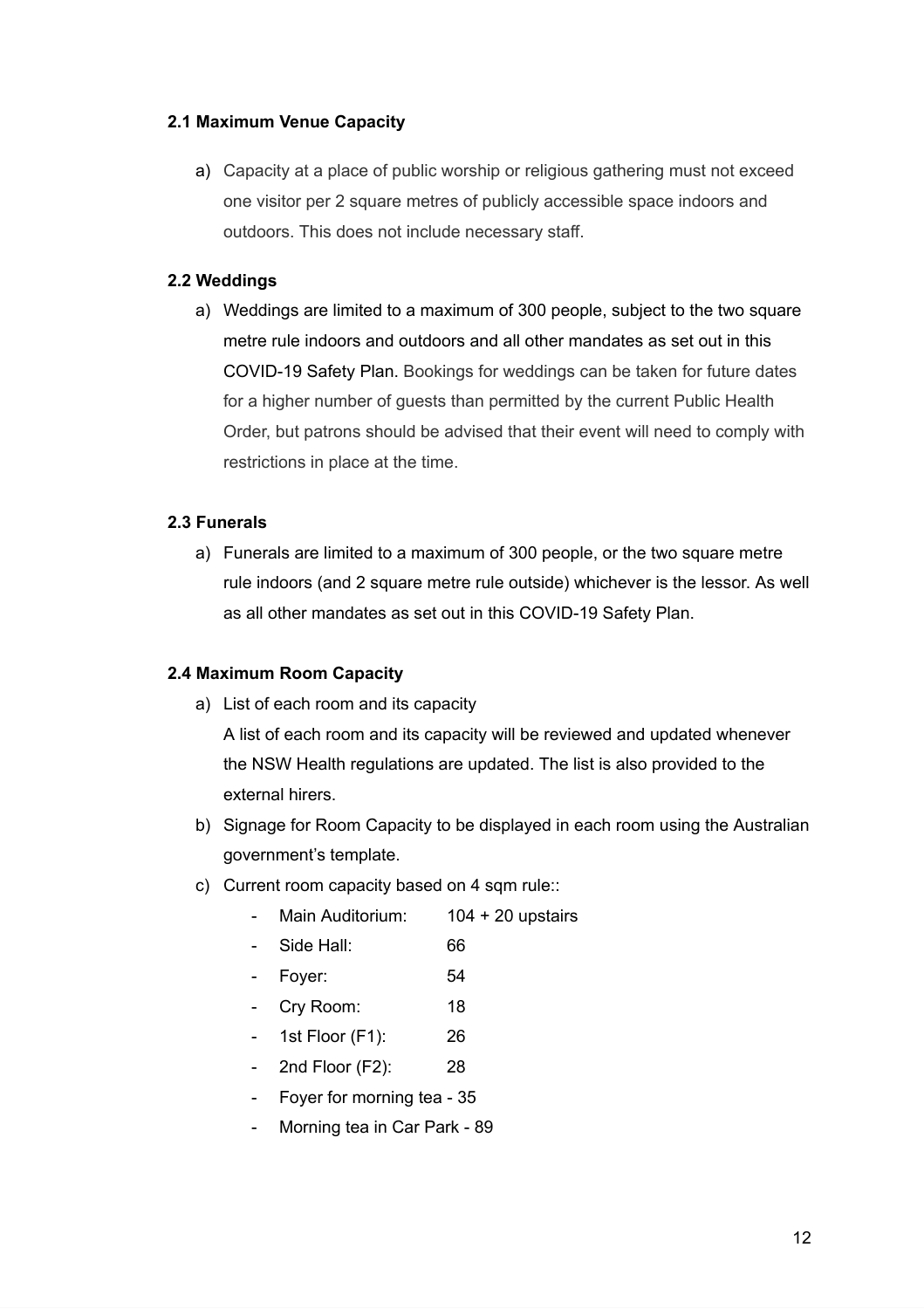### **2.5 Move or remove tables and seating as required**

- a) Where possible, ensure congregants comply with 1.5 metres physical distance, such as by moving or removing tables and seating as required, or marking out grassed areas for outdoor religious services. Members of the same household do not need to physically distance.
- b) All tables and chairs which are not required to run the service and/or activities must be stored and/or be made inaccessible by the visitors.

# **2.6 Reduce crowding wherever possible and promote physical distancing**

- a) Signage about physical distancing to be displayed throughout the premises.
- b) People flow management to be incorporated in individual ministry policies.
- c) Congregants seating area/place are managed by ushers/welcomers.
- d) Ensure that congregants remain seated throughout the service
- e) Set up barriers to areas which are not used to run church service and/or other activities.

# **2.7 Where reasonably practicable, ensure staff maintain 1.5 metres physical distancing at all times (including at meal breaks), If staff are not able to physically distance, or work in a role with significant public interaction, strongly recommend they wear a face mask if practical.**

- a) All staff are to be made aware of this point through staff training and their reading of this Safety Plan.
- b) During the service ensure that congregants remain seated wherever possible.
- c) Use physical distancing markers where people need to queue.

#### **2.8 Use telephone or video for essential meetings where practical**

a) This means that before any and every physical meeting we should look at whether that meeting could achieve the same outcome through virtual means.

# **2.9 Review regular deliveries and request contactless delivery and invoicing where practical**

a) An audit of regular deliveries and their current strategies for contactless delivery and invoicing should be undertaken (Action: Anne Batten). Where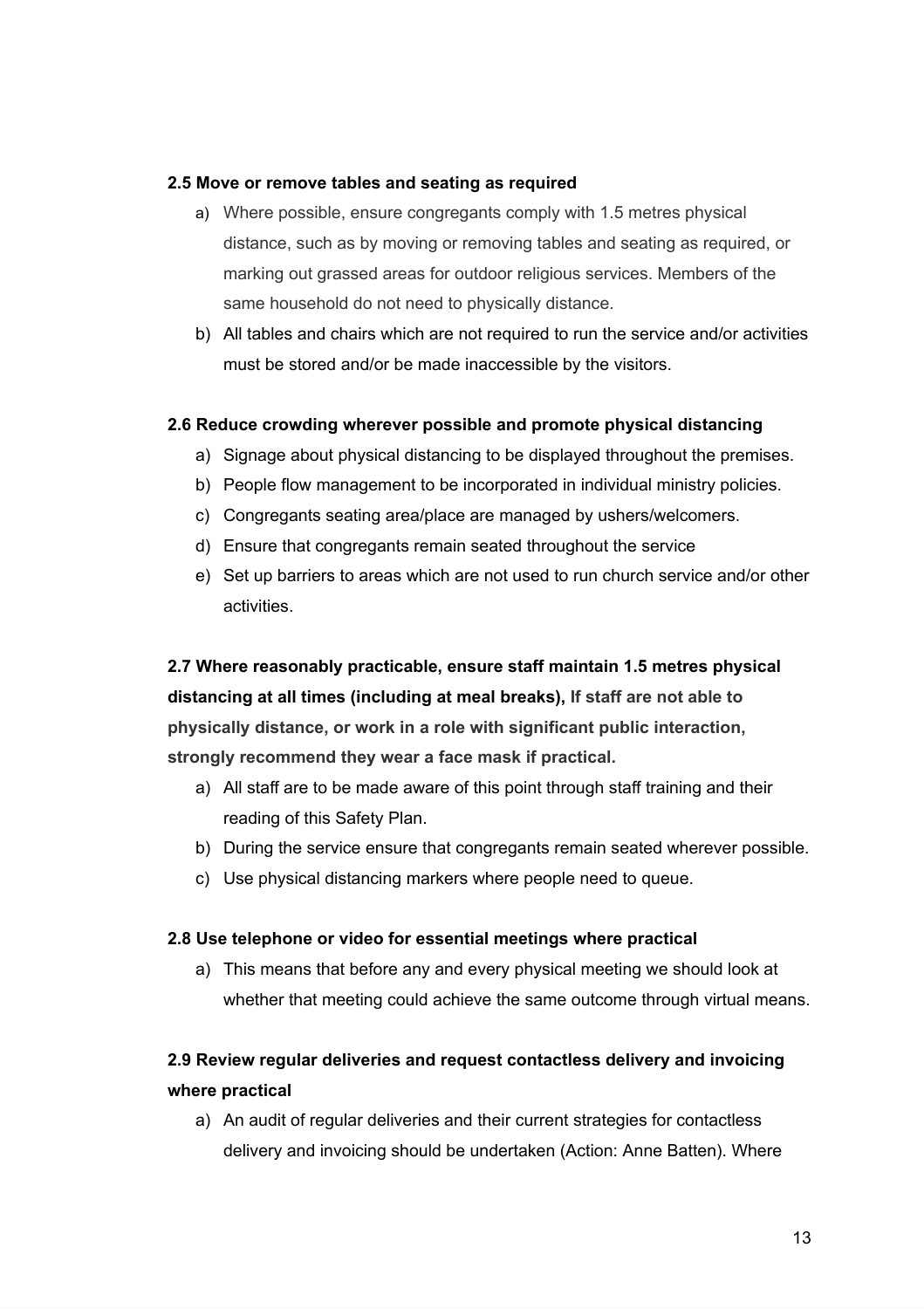appropriate an email should be sent to request contactless delivery and invoicing.

# **2.10 Have strategies in place to manage gatherings that may occur immediately outside the premises, such as at the conclusion of service. This may involve suspending or adjusting the practice of greeting congregants as they arrive or depart to ensure appropriate physical distancing.**

- a) Encourage congregants not staying for morning tea not to gather outside the premises after service or activities.
- b) Encourage congregants to come within a limited timeframe to alleviate queue upon entering the church.
- c) This is to be announced via email, website and social media.
- d) Signage to be put on the outside of the building to reflect this.

# **2.11 Coordinate with public transport, where reasonably practical, around strategies to minimise COVID-19 risks associated with transportation to and from the venue if crowding on public transport may occur.**

a) Noted. However very limited practicality with our numbers.

# **2.12 Take measures to ensure drivers of courtesy vehicles minimise close contact with passengers**

- a) While we do not have courtesy vehicles in our church, we do have congregants that regularly transport other congregants who are unable to otherwise attend services.
- b) Passengers are to be asked if they have any COVID-19 symptoms or are unwell and refused entry to the vehicle if they acknowledge being unwell or suffering from any COVID-19 Symptoms.
- c) Passengers will be asked to wear masks.

# **2.13 Music and Singing**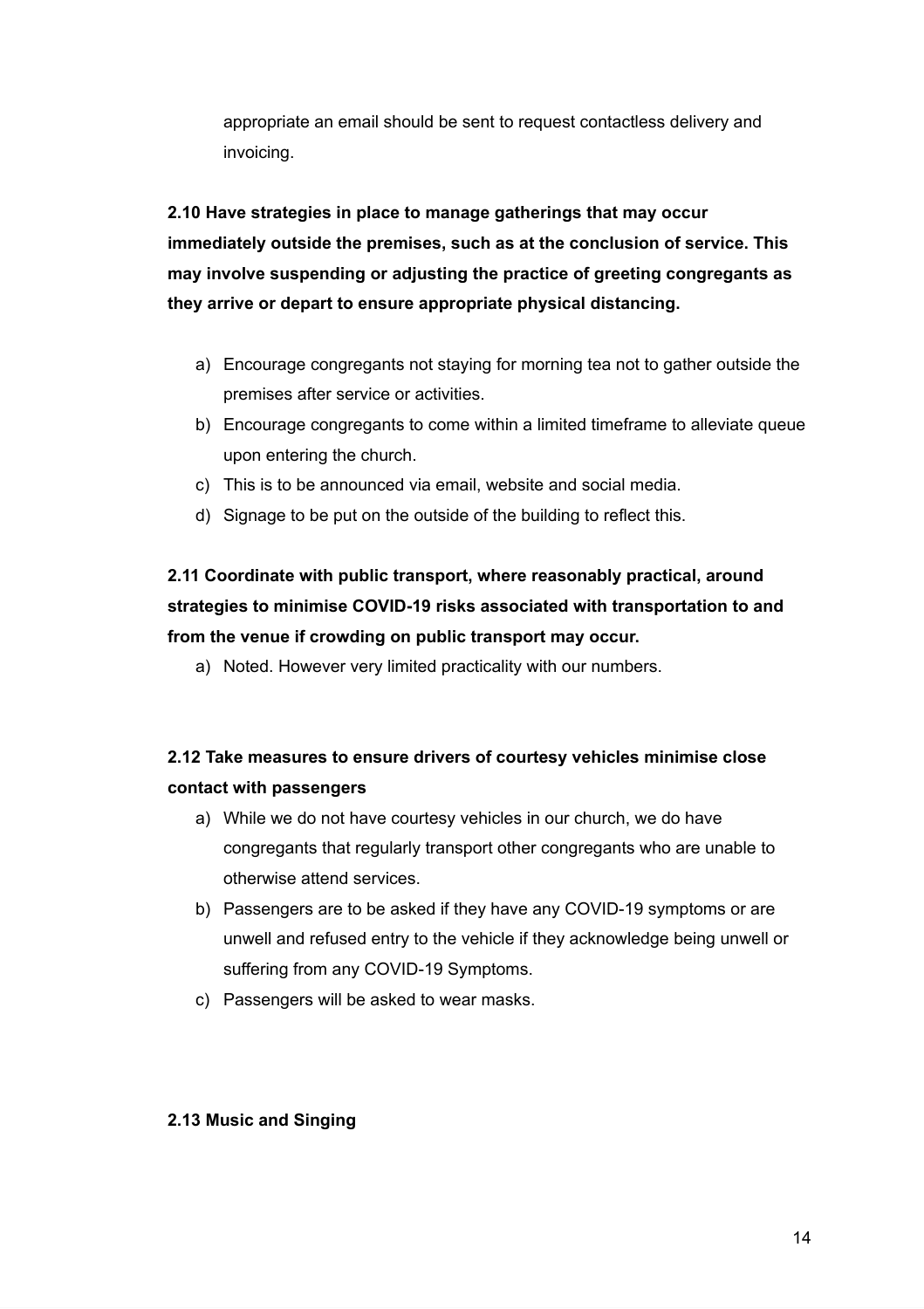a) Singing will commence again from Sunday March 28th. Singers should face forwards and not towards each other, have physical distancing of 1.5m between each other where not part of the same household. Performers should remain 5m from all other people including the audience and conductor, where practical. (For Sunday 9th May up to five singers and no congregational singing!)

# **2.14 Education programs should be conducted in accordance with the NSW Government guidelines on Schools and Childcare.**

a) Students do not need to follow strict adult physical distancing guidelines but should follow good hygiene practices. Staff should continue to maintain 1.5m physical distancing from students where practical.

# **2.15 Morning Tea**

- a) As of Sunday March 7th a very basic morning tea will be offered after the 9:30am service. This will take place in the foyer and carpark. There are limited numbers in these spaces due to the 2 sqm rule and social distancing. These numbers are reflected in 2.4(c).
- b) Congregants will be reminded from in the service that they are to ensure a 1.5m distance at all times.

No morning tea on Sunday 9th March!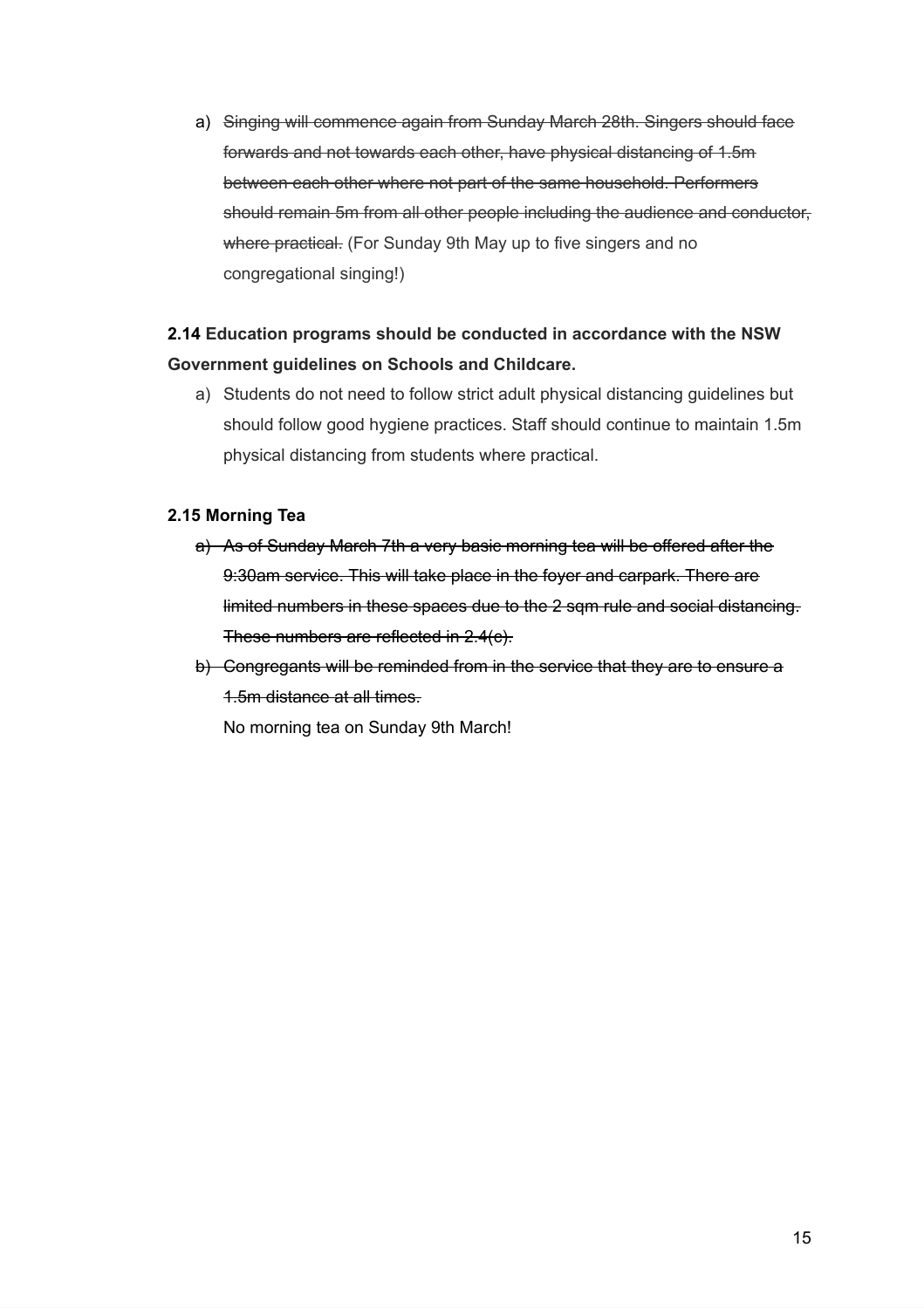# **Schedule #3. Hygiene and Cleaning**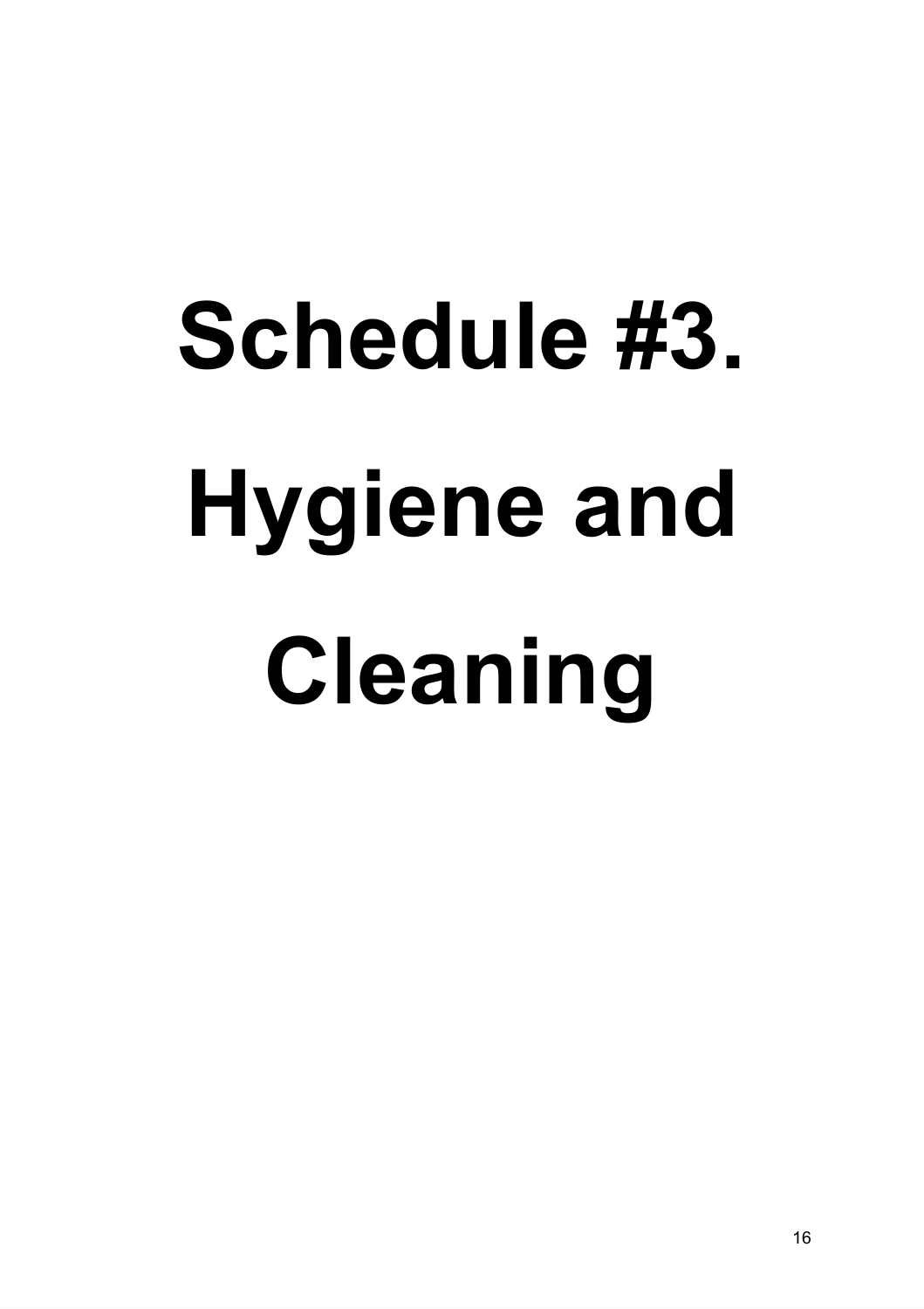#### **3.1 Adopt good hygiene practices**

- a) Put up signage about good hygiene practices throughout the premises.
- b) Provide hand sanitiser stations at the entrance and other places as required.
- c) Face masks are not mandatory, but encouraged during all worship services for congregants and staff. Children under 12 are exempt but are encouraged to wear masks as well. Ensure face masks are available for congregants and staff who haven't brought their own.

For Sunday 9th May Face masks are mandatory for Adults!

#### **3.2 Ensure bathrooms are well stocked with hand soap and paper towels**

- a) Roster staff and volunteers to regularly check the stock level in bathrooms.
- b) Signage to ask people to report any lack of soap or paper towels to a staff member.
- c) Staff to ensure the church has a healthy stock level for hand soap and paper towels.

#### **3.3 Order of service**

- a) Order of service should be adjusted to the current health regulations such as avoiding direct contact and not sharing of books etc.
- b) Consider modifying religious rites or rituals to avoid direct contact where practical. Where this is not practical ensure hands are washed before and after each interaction with soap and water or hand sanitiser.
- c) Weekly Announcements about COVID-19 Safety Measures.

#### **3.4 Sharing objects**

- a) All Bibles, song books, welcome cards, pencils, should be removed and stored away.
- b) Avoid sharing books, drinking cups or other shared objects used during the service such as collection plates. Also consider putting barriers around frequently touched objects of worship, such as shrines, relics or fonts, to prevent people touching these.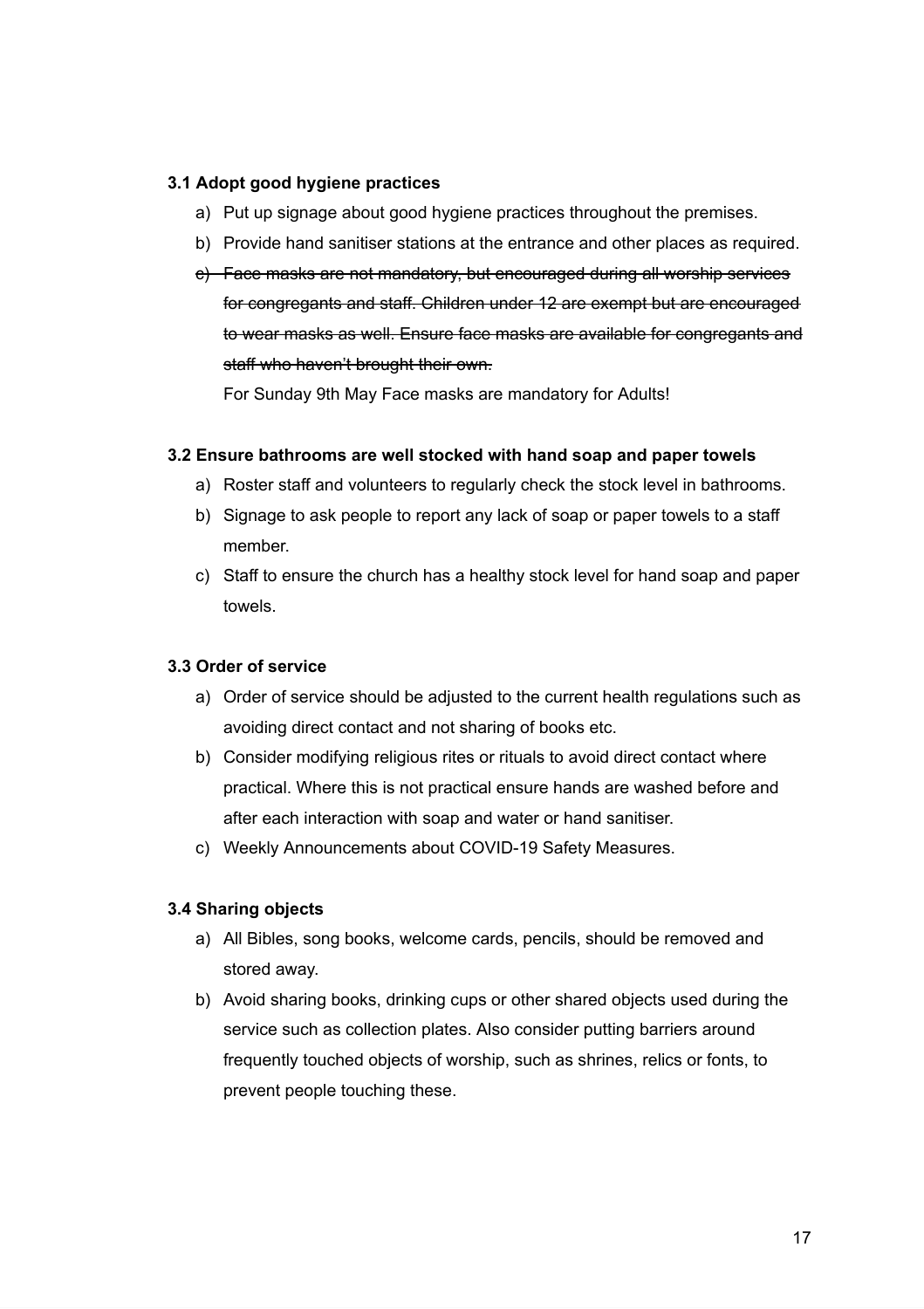### **3.5 Cleaning**

- a) Clean frequently used areas (including children's play areas) at least daily with detergent or disinfectant.
- b) Clean frequently touched areas and surfaces several times a day.
- c) Disinfectant solutions need to be maintained at an appropriate strength and used in accordance with the manufacturer's instructions.
- d) Staff and volunteers are to wear gloves when cleaning and wash hands thoroughly before and after with soap and water.

**3.6 In indoor areas, increase natural ventilation by opening windows and doors where possible, and increase mechanical ventilation where possible by optimising air conditioning or other system settings (such as by maximising the intake of outside air and reducing or avoiding recirculation of air).**

# **3.7 Cleaning and bathroom supplies**

#### **Kitchen:**

- a) Disposable gloves
- b) Paper towels
- c) Disinfectant spray bottles
- d) 15 L Disinfectant refill For general cleaning, dilute 1 cup of disinfectant in 10 L of water or for surface cleaning, dilute at a ratio of 1:10, then apply to the surface and wipe clean

### **Foyer cupboards:**

- a) Hand sanitisers
- b) Face masks
- c) Sanitiser refill for stations
- d) Hand soap refills, toilet paper, paper towel rolls
- e) Paper hand towels for disabled toilet

#### **3.8 Morning Tea Service**

- a) Only prepackaged biscuits are to be served. This is to be done by servers weaning gloves and using tongs.
- b) Those serving coffee and tea are also to use gloves.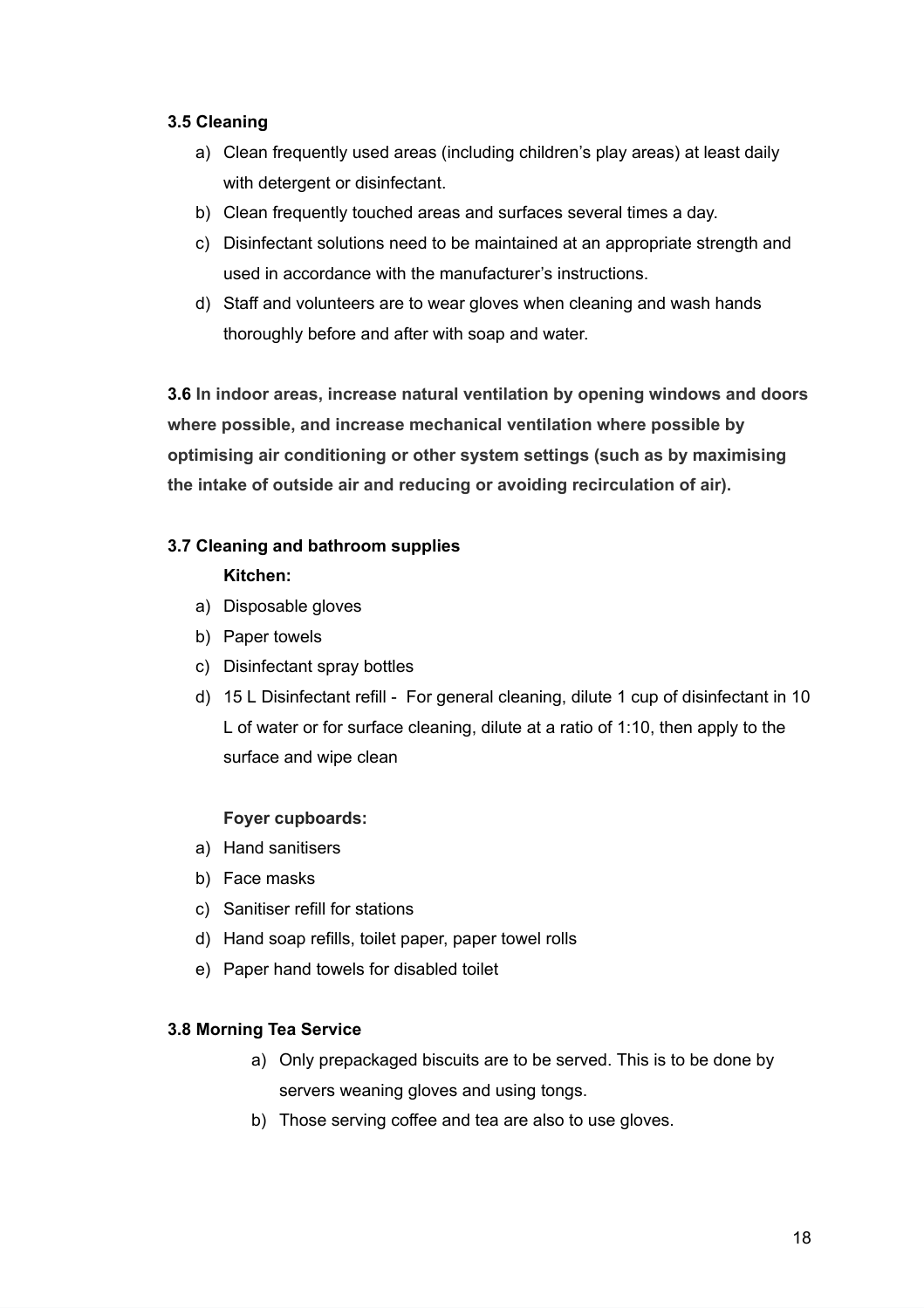# **Schedule #4. Record Keeping**